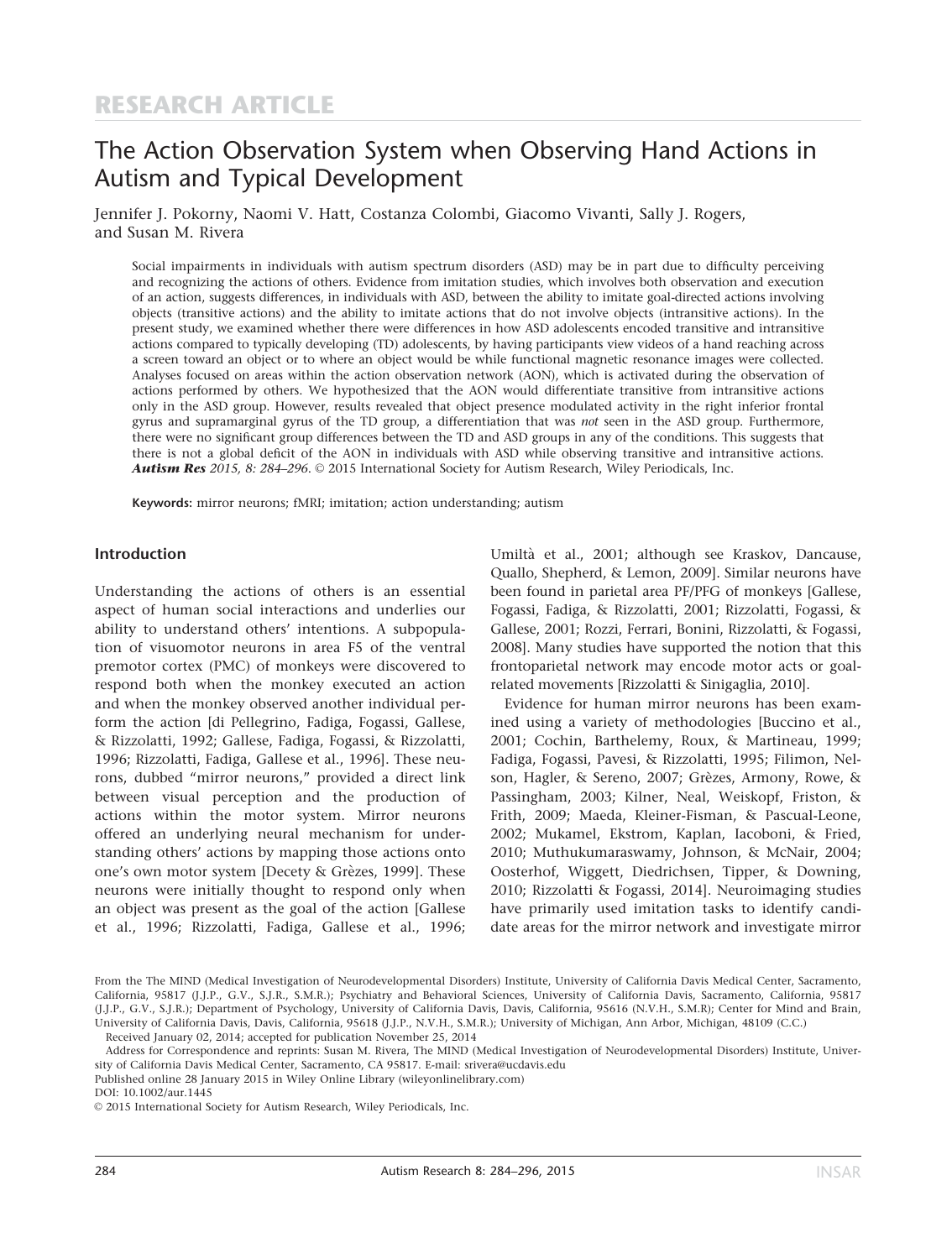neuron function [Buccino et al., 2004; Grèzes et al., 2003; Iacoboni, Woods, Brass, Bekkering, Mazziotta, & Rizzolatti, 1999; Tanaka & Inui, 2002] as regions that display similar activation during observation, imitation and execution of an action are hypothesized to contain mirror neurons, although this is still highly debated [Gallese, Gernsbacher, Heyes, Hickok, & Iacoboni, 2011; Hickok, 2009]. The human frontoparietal mirror network broadly includes the dorsal and ventral PMC, inferior frontal gyrus (IFG), and the superior (SPL) and inferior parietal lobules (IPL) [Caspers, Zilles, Laird, & Eickhoff, 2010; Molenberghs, Cunnington, & Mattingley, 2012; Rizzolatti & Craighero, 2004; Rizzolatti & Sinigaglia, 2010]. Similar to monkey mirror neurons, it appears that the human mirror network encodes the goal of motor actions [Rizzolatti & Sinigaglia, 2010], and may support the ability to map the behavior observed in another onto oneself, facilitating imitation. In humans, this "goal" may be more abstract and implicit, though the network is robustly active for actions that involve objects [i.e., Koski et al., 2002]. While the frontal and parietal aspects of the mirror system have similar overlapping functions, there may be some division of labor. One school of althought proposes that the frontal aspect encodes the goal of the action, while the parietal aspect encodes the motor movement and organizes the action relative to the overall intention [Bonini, Rozzi, Serventi, Simone, Ferrari, & Fogassi, 2010; Iacoboni, 2009]. Another model ascribes kinesthetic information (e.g., grasping) to the frontal area and higher level, abstract goal representation to parietal areas [Hamilton & Grafton, 2007].

Individuals with autism spectrum disorders (ASD) have marked impairments with reciprocal social interactions [American Psychiatric Association 2013], which may be due to difficulty perceiving and recognizing the actions and intentions of others. One of the most universal findings in ASD is a deficit in imitation across the lifespan of an individual, regardless of overall cognitive functioning [Edwards, 2014; Rogers & Williams, 2006; Vivanti & Hamilton, 2014; Williams, Whiten, & Singh, 2004]. However, not all imitative abilities are equally impacted in autism. The ability to imitate goaldirected actions involving objects (transitive actions), such as pouring a teapot, is relatively spared compared to pantomimes or meaningless gestures [e.g., Rogers, Bennetto, McEvoy, & Pennington, 1996; Smith & Bryson, 2007; Stone, Ousley, & Littleford, 1997]. It is possible that the object itself provides cues as to what action should be performed; in situations where individuals with ASD are to imitate novel actions with familiar objects [Smith & Bryson, 1994] or imitate the style of an action [Hobson & Lee, 1999], performance is decreased relative to typically developing (TD) individuals. That said, it remains that imitative performance on

actions that do not involve objects (intransitive actions), including pantomimes, is often reported to be less accurate in individuals with ASD. This is particularly noted in paradigms that elicit sequential actions [e.g., Vanvuchelen, Roeyers, & De Weerdt, 2007]. Imitation, however, involves two components: observation and execution, either of which may be disordered in children with ASD. With respect to the execution of actions, motor and coordination issues are frequently found in children with ASD [Ghaziuddin & Butler, 1998; Green, Baird, Barnett, Henderson, Huber, & Henderson, 2002], but it is unclear to what degree they contribute to deficits in imitation abilities [Colombi, Vivanti, & Rogers, 2011; Vanvuchelen et al., 2007; Zachor, Ilanit, & Itzchak, 2010]. As for the observation aspect, it is possible that children with ASD encode actions performed with objects differently than actions without objects. Further work is needed to distinguish the contribution of these two potential deficits.

As revealed through neuroimaging studies, the observation of others performing actions recruits a larger network of areas than the mirror system, although there is considerable overlap [for reviews, see: Caspers et al., 2010; Molenberghs et al., 2012 ]. This action observation network (AON) includes the lateral dorsal and ventral PMC along with the IFG, the inferior and superior parietal lobules, intraparietal cortex, along the postcentral gyrus, the superior and middle temporal gyri, and the fusiform face area/fusiform body area (although not for studies that only present hand actions) [Caspers et al., 2010]. Several studies have demonstrated that this network is engaged during the observation of actions and gestures that do not involve a physical object [Decety et al., 1997; Grèzes, Costes, & Decety, 1999; Villarreal et al., 2008], and even when participants are asked to imagine performing actions [Grafton, Arbib, Fadiga, & Rizzolatti, 1996; Lui et al., 2008]. This indicates that the visual presence of an object is not necessary to activate the network and instead may play a broader role during action observation. Components of the AON do appear to differentiate action types; however, such as whether the actions are familiar or novel [e.g., Liew, Han, & Aziz-Zadeh, 2011], meaningful or meaningless [e.g., Lui, et al., 2008; Newman-Norlund, van Schie, van Hoek, Cuijpers, & Bekkering, 2010], or directed toward or away from an object [e.g., Pelphrey, Morris, & McCarthy, 2004]. Few studies have directly investigated whether components of the network are modulated specifically by the presence or absence of an object [Hétu, Mercier, Eugène, Michon, & Jackson, 2011; Koski et al., 2002; Turella, Tubaldi, Erb, Grodd, & Castiello, 2012]. Most examining "transitivity" tend to confound object presence with "meaning," comparing actions performed with objects to meaningless actions [e.g., Agnew, Wise, & Leech,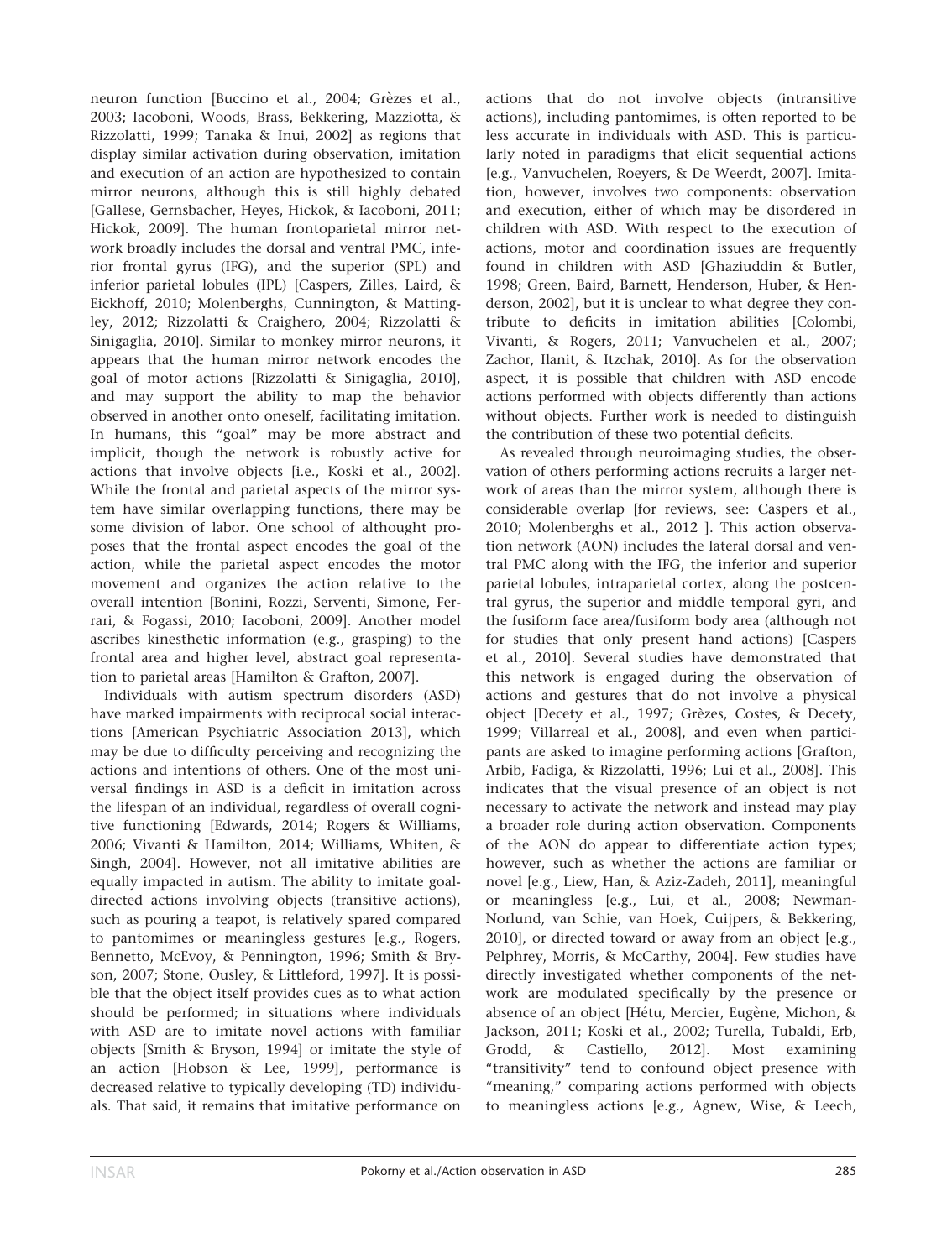2012; Menz, McNamara, Klemen, & Binkofski, 2009] or comparing pantomimed actions to communicative gestures [e.g., Corina, Chiu, Knapp, Greenwald, San Jose-Robertson, & Braun, 2007; Montogomery, Isenberg, & Haxby, 2007]. Evidence gleaned indirectly from studies that include object-directed actions and similarly matched nonobject-directed actions (i.e., pantomimes) hint that components of the AON may be sensitive to observing a person perform an action with or without an object. However, the specific contrast to directly compare object-directed versus nonobjected-directed actions was not reported in these studies. The inferences drawn are also not consistent, with two suggesting increased activation to transitive actions in parietal [Buccino et al., 2001] or frontal [Newman-Norlund et al., 2010] components, and the other suggesting possible greater activation to intransitive actions in frontal areas [Grèzes et al., 2003].

A study first carried out in frontal area F5 of monkeys tested transitivity by presenting stimuli depicting a hand reaching to grasp and varied whether the hand was reaching for an object or not, allowing one to directly compare the effect of object presence [Umiltà et al., 2001]. Furthermore, they included a condition in which the final grasping action was occluded by a screen that moved in once the hand began the reaching motion. A portion of F5 mirror neurons responded in the occluded condition, although only when the subject had seen that an object was present at the beginning of the trial before the screen moved in to cover the object. This indicated that these neurons were particularly tuned to the presence of an object-goal even though the final grasping action was not observed. This finding served as the inspiration for the current study, and was recently examined in a group of TD adults [Turella et al., 2012]. Only the conditions in which the end of the action was occluded were reported in that study, and the results suggested highly similar patterns of activation within the AON for transitive and comparable intransitive actions. The only region of difference was along the somatosensory cortex, with transitive actions resulting in greater activation [Turella et al., 2012]. This is consistent with Koski et al. [2002] who only found modulation based on object presence during imitation of finger actions but not during the observation period. Therefore, one may predict similar patterns of activation in the AON of TD individuals when observing object-directed actions and their pantomimed counterpart.

With respect to individuals with ASD, thus far no studies have addressed the role of object presence during the observation of others' actions, hence the motivation for the current study. When examining group differences during observation of goal-directed actions, Marsh and Hamilton [2011] reported similar patterns of activation between TD and ASD individuals in areas of the AON, although Grèzes, Wicker, Berthoz, and de Gelder [2009] found reduced activation in the IFG in their ASD sample. We are limited as to what can be said about possible group differences during the observation of actions that do or do not contain an object, as no study has presented similarly matched pantomimed actions. That said, Martineau, Andersson, Barthélémy, Cottier, and Destrieux [2010] found increased IFG activation in the ASD group during the observation of meaningless hand movements, while no group differences were found when observing photos of communicative hand gestures [Dinstein, Thomas, Humphreys, Minshew, Behrmann, & Heeger, 2010]. The neural activity of frontal components, particularly the IFG, has also been found to be correlated with social functioning in individuals with ASD, such that greater activation (i.e., more similar to TD individuals) is associated with better social skills [Bastiaansen et al., 2011; Dapretto et al., 2006]. Therefore, it seems that the frontal aspect of this network may be functioning differently in individuals with autism compared to TD individuals. However, it is not clear whether this component is involved in tracking the presence of an object while observing the actions of others.

This study was conducted to add to the limited knowledge about the capacity of the AON to differentiate between object-directed and nonobject directed actions in typical individuals and those with ASD, and extend findings to an adolescent group to assess any developmental effects. Participants passively viewed short video clips that manipulated object presence, as well as visibility, adapted from Umiltà et al. [2001], while undergoing a magnetic resonance imaging (MRI) scan. We examined neural activation in several frontal and parietal components of the action observation system that was selected based on a previous study confirming activation within an adolescent population [Shaw, Grosbras, Leonard, Pike, & Paus, 2012]. Based on the adult findings [Turella et al., 2012], we did not predict differences based on object presence in our selected areas within the TD group. As for the ASD group, we hypothesized that the frontal components may differentiate object from nonobject directed actions, and that there may be reduced activation in the IFG compared to the TD group, given previous findings [i.e., Bastiaansen et al., 2011; Dapretto et al, 2006; Grèzes et al., 2009; Martineau et al., 2010].

# Methods

#### Participants

Seventeen children and adolescents (three females) with a clinical diagnosis of an ASD and 18 age and IQ matched TD children and adolescents (four females)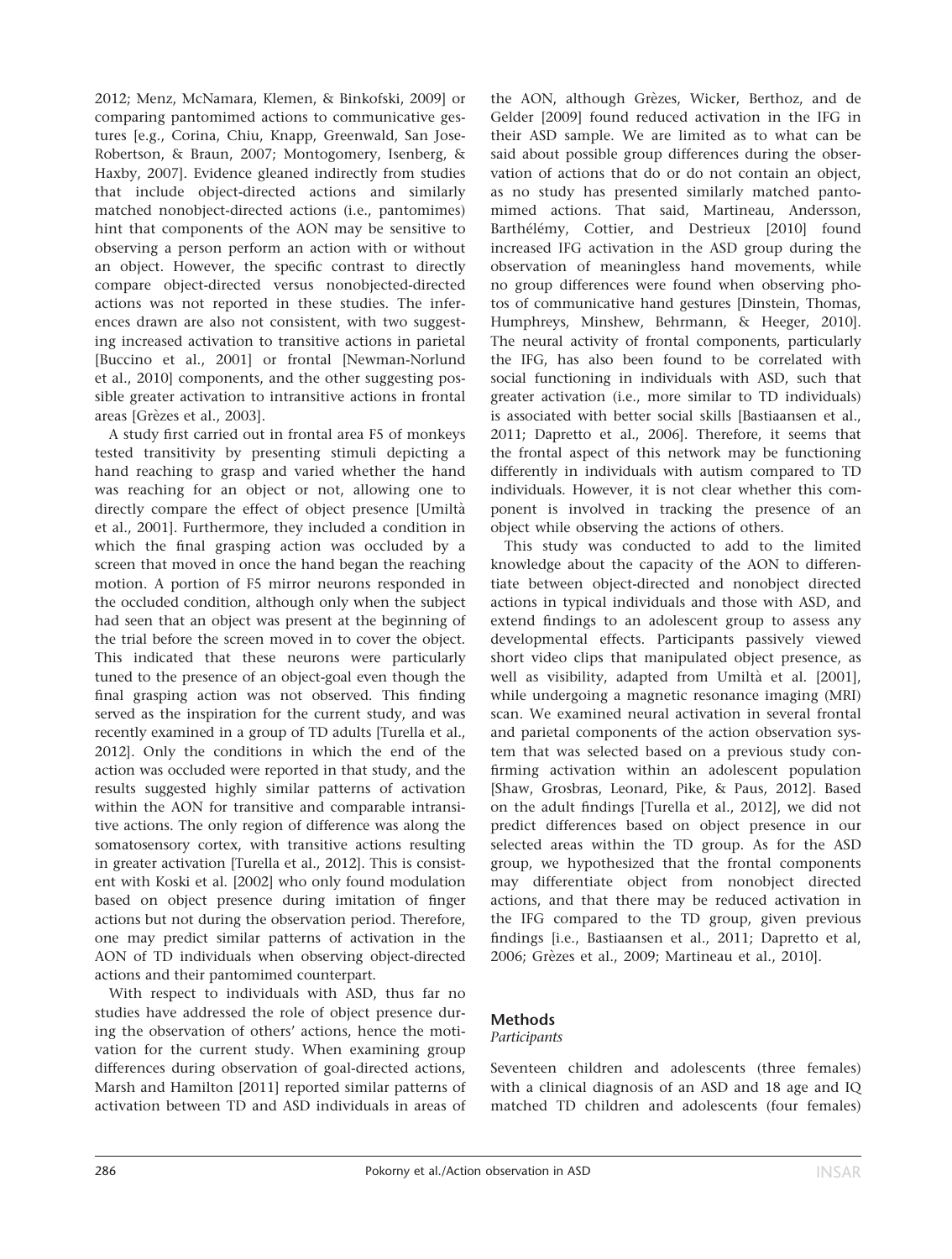|  | Table 1. Participant Characteristics: Mean (SD., Range) |  |  |
|--|---------------------------------------------------------|--|--|
|  |                                                         |  |  |

|                                                                                                           | TD group $(N = 18)$                                                   | ASD group $(N = 17)$                            |                                |
|-----------------------------------------------------------------------------------------------------------|-----------------------------------------------------------------------|-------------------------------------------------|--------------------------------|
| Age                                                                                                       | 14 y 3 mo (2 yr 2 mo,<br>9 yr $1 \text{ mo} - 17$ yr $8 \text{ mo}$ ) | 14 y 7 mo (2 yr 2 mo,<br>10 yr 4 mo-17 yr 7 mo) | t (33) = 0.55, $P = NS$        |
| Performance IQ (PIQ)                                                                                      | 111.93 (12.85, 90-133)                                                | 105.5 (14.14, 81-126)                           | t (27) = $-1.27$ , $P = NS$    |
| Autism Diagnostic Observation Schedule (ADOS),<br>Total (Reciprocal social interaction $+$ Communication) | NA.                                                                   | $11.13(2.26, 7-14)$                             | NA                             |
| Social Communication Questionnaire (SCQ)                                                                  | $1.7(2.2, 0-7)$                                                       | $23.73(7.23, 9-34)$                             | t (16.29) = 11.35, $P < 0.001$ |
| Developmental Coordination Disorder<br>Questionnaire (DCDQ'07)                                            | $69.3(7.46, 45-75)$                                                   | 46.31 (13.73, 27-72)                            | t (22.53) = -5.96, $P < 0.001$ |

participated in the current study. Autism diagnosis was confirmed by completion of the ADOS [Lord et al., 2000] for 15 of the participants with ASD. An additional 17 participants were recruited but excluded from analyses because they could not complete the protocol (TD  $N = 1$ , ASD  $N = 1$ ), did not meet study criteria (ASD  $N = 5$ ), or had excessive motion in the scanner, greater than 3.4 mm (TD  $N = 4$ , ASD  $N = 6$ ). We obtained IQ measurements on 29 participants using the WISC (Wechsler Intelligence Scale for Children, TD  $N = 1$ ) or WASI (Wechsler Abbreviated Scale of Intelligence, ASD  $N = 15$ , TD  $N = 13$ ). We used performance IQ as our primary IQ measure, although verbal IQ scores were obtained for seven participants. All participants had normal or corrected to normal vision. Participant details are found in Table 1.

Participants were primarily recruited from the University of California, Davis MIND (Medical Investigation of Neurodevelopmental Disorders) Institute's Subject Tracking System. Potential participants were screened to exclude individuals with a history of seizures, head trauma, preterm birth, or who were taking any antipsychotic medications. To be included in the study, ASD participants must not have been diagnosed with any other associated disorder (e.g., fragile X), while control participants were excluded if there was a history of developmental delay or immediate family history of ASD. Prior to inclusion, participants gave assent and a parent or guardian of each participant signed an informed consent approved by the University of California at Davis Institutional Review Board. Participants received minimal financial compensation for participating in the study.

#### Measures

To assess motor and coordination abilities in our sample, we administered the Developmental Coordination Disorder Questionnaire (DCDQ'07) [Wilson, Crawford, Green, Roberts, Aylott, & Kaplan, 2009]. The DCDQ'07 is a 15-item parent report questionnaire designed to screen for coordination disorders in children aged 5 to 15 years. Questions fall into three groupings: control

during movement, fine motor skills, and general coordination. Responses are made on a 7-point Likert scale, the maximum score being 75 points. A score of 58 or below suggests possible developmental coordination disorder.

Some studies have noted a correlation between neural functioning and social abilities in frontal areas of the AON, with better social skills associated with more typical neural responses [Bastiaansen, et al., 2011; Dapretto, et al., 2006]. We assessed social functioning in our group by administering the Social Communication Questionnaire (SCQ) [Rutter, Bailey, & Lord, 2003] to all participants. The SCQ is a 40-item yes/no questionnaire completed by the parents or guardians and is used to screen for possible ASD by assessing communication skills and social functioning. A conservative cut-off score of 11 or greater suggests possible ASD [Wiggins, Bakeman, Adamson, & Robins, 2007].

# Experimental Design

Stimuli consisted of 5-second movies recorded from a live presentation of four conditions [adapted from



Figure 1. Example of video conditions. Still photo taken from 5-second video presentation, (a) visible transitive, (b) visible intransitive, (c) hidden transitive, and (d) hidden intransitive. In the hidden conditions, an opaque screen moved in to cover half of the display, including the object goal and final hand position.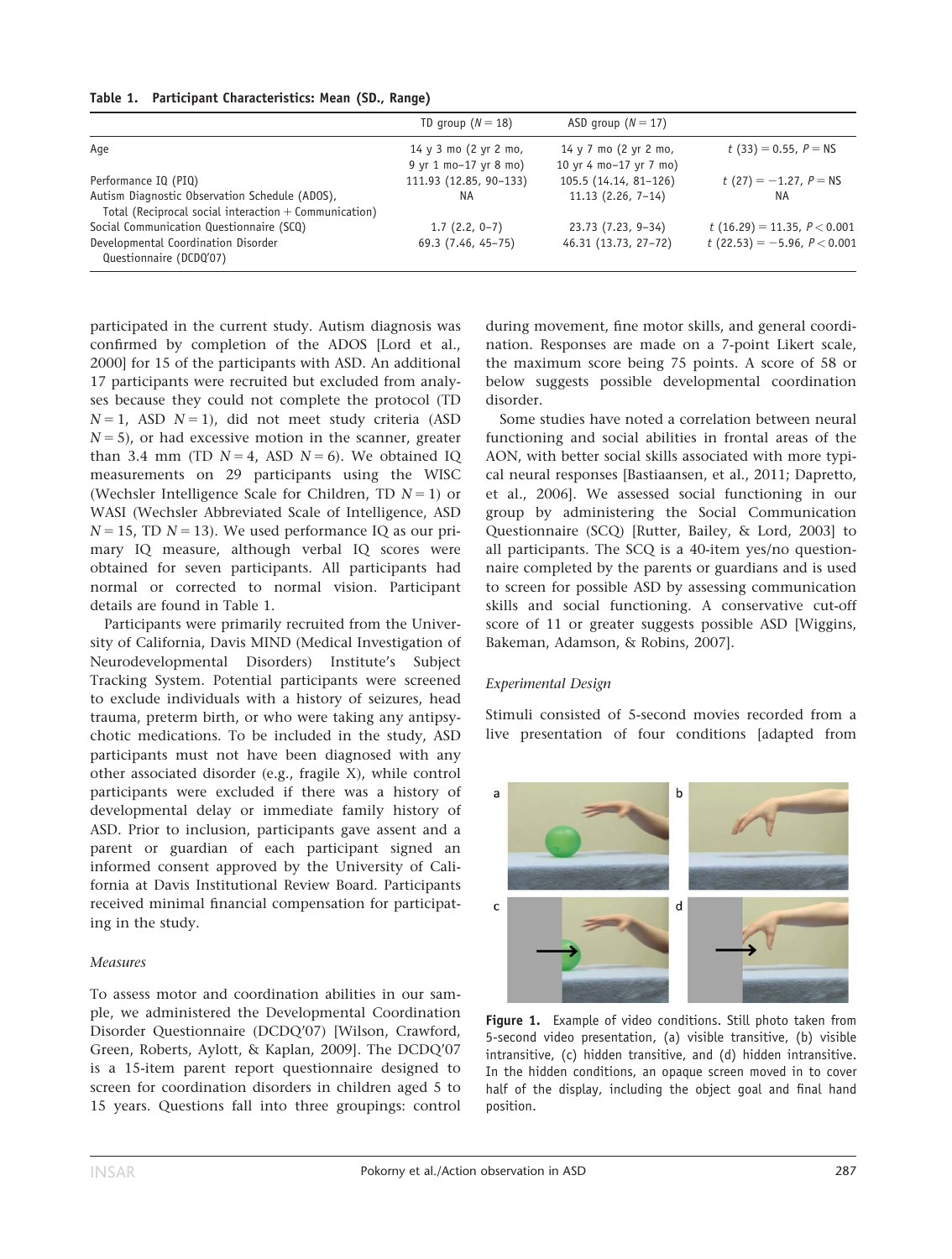Umiltà et al., 2001]: visible transitive (VT), visible intransitive (VI), hidden transitive (HT), and hidden intransitive (HI). In the VT condition, an object was laying on a table and a hand reached in across the display to grasp the object. There were four possible objects: ball, bead, block, and a cube. Two actors, a male and a female, were used, and videos presented the hand reaching in from either the left or the right, providing 16 unique trials. In the VI condition, the hand reached across the display, but no object was present. The hidden conditions were nearly identical to the two previous conditions, except that midway during the video presentation, an opaque screen moved in to cover the half of the visual display where the object was located, occluding the end of the hand reach and object grasp (see Fig. 1).

Each movie was presented once over two 5.36-minute runs, for a total of 64 trials, 16 per condition. Trials were separated by central fixation image of a circular rainbow, appearing for a jittered interstimulus interval ranging from 2 to 8 sec. Subjects were instructed to pay attention to the stimuli at all times.

# Imaging Acquisition and Preprocessing

Data were acquired using a 3.0T Siemens Trio scanner using a standard Siemens 8-channel whole-head coil. Functional images were collected using a standard echo planar pulse sequence with TR 2,000 millisec, TE 30 millisec, flip angle 90 degrees, FOV 21.8 cm, 3.4 mm slice thickness,  $64 \times 64$  matrix, and 32 axial slices, resulting in a voxel size of  $3.4~\text{mm}^3$ . A T1-weighted MPRAGE 3D MRI sequence was also acquired in the same scan session for registration (TR =  $2,170$  millisec,  $TE = 4.86$  millisec, flip angle = 7 degrees,  $FOV = 256$ mm, matrix =  $256^2$ , slice thickness = 1 mm, 192 slices). The functional task was programmed in Presentation<sup>TM</sup> and projected to a screen at the participant's feet, viewed with a head-coil mounted mirror.

Data were preprocessed and analyzed using Statistical Parametric Mapping (SPM 5; Wellcome Trust Centre for Neuroimaging, [http://www.fil.ion.ucl.ac.uk/spm\)](http://www.fil.ion.ucl.ac.uk/spm). Preprocessing of the functional data included slice-timing correction, alignment of slices (using cubic spline interpolation to the first nondiscarded scan within a scan run), coregistration of the functional data with the MNI-transformed MPRAGE structural scan using cubic spline interpolation, normalization to standard anatomical space Montreal Neurological Institute (MNI), and spatially smoothed with a 5-mm full width half maximum Gaussian kernel. All participants included in analyses moved less than 3.4 mm in  $x$ ,  $y$ , or  $z$  planes. Firstlevel analyses were performed using the general linear model in SPM5. Each trial was modeled with a standard boxcar function convolved with a canonical hemody-



Figure 2. Location of our 10 areas of interest on rendered brain, left and right hemisphere. Center coordinates were taken from Shaw et al. [2012] and can be found in the text. Red: inferior frontal gyrus, IFG; blue: premotor cortex, PMC; magenta: supramarginal gyrus, SMG; green: inferior parietal lobule, IPL; yellow: superior parietal lobule, SPL.

namic response function over the duration of the video, and a high-pass temporal filter with a cut-off of 128 sec was applied to remove low frequency drift. Regressors were included to account for differences in global signal across scanning runs and for participant head movement.

Within-group analyses were conducted to identify areas showing similar responses across participants within each group for given contrasts. Between-group analyses were also performed to determine how the two groups differed in their response to specific contrasts of interest. Individual contrasts were entered into secondlevel analyses which were one- and two-sample t-tests in which participant was treated as a random effect. The four main video conditions were examined compared to baseline to observe the general pattern of activation to our stimulus conditions. To examine the effect of object presence, we compared Transitive>Intransitive regardless of visibility  $((VT+HT) > (VI+HI))$  as well as just in the visible condition  $(VT>VI)$ . We also assessed the effect of occluding the end of the action  $(HT > HI;$  $VT > HT$ ) to see if any aspect of the AON encodes the object when the action is not visible and to compare results to Turella et al.'s [2012] findings.

Areas of interest were chosen using the frontal and parietal coordinates reported by Shaw et al. [2012] from an activation likelihood estimation (ALE) meta-analysis of regions involved in the AON, specifically when viewing hand actions. These 10 areas included the following (bilaterally): inferior frontal gyrus (IFG:  $-50,12,22$ ; 50,16,24), premotor cortex (PMC:  $-40, -2, 45$ ; 42,2,44), inferior parietal lobule (IPL:  $-42, -41, 47; 37, -42, 49$ ), supramarginal gyrus/angular gyrus (SMG/AG:  $-58, -28, 34; 50, -30, 42$ , and superior parietal lobule (SPL:  $-28, -56, 56$ ; 26,  $-56, 60$ ). Masks were created using MarsBaR [Brett, Anton, Valabregue, & Poline, 2002) by building a 5-mm sphere around the peak coordinate of each of the 10 areas (Fig. 2). All 10 locations were included in 1 mask and results were thresholded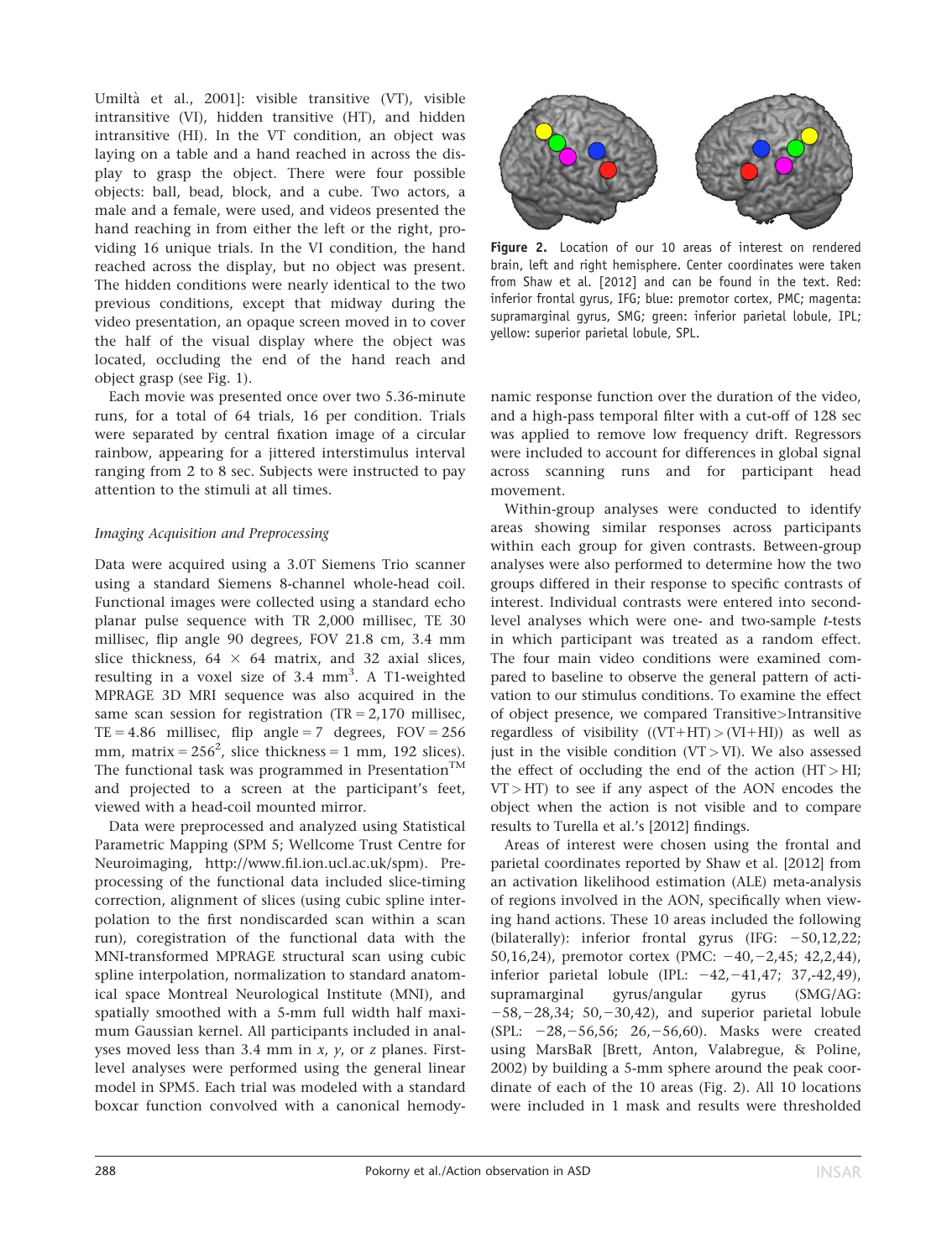

Figure 3. Individual level activation in each of the 10 areas of interest for the TD group (blue) and the autism spectrum group (red) in each of the four video conditions compared to baseline. Each point is one individual and the line indicates mean level of activation. Asterisks indicate activation significantly above threshold ( $P < 0.05$ , FDR).

at  $P < 0.005$ ,  $k \geq 0$ , surviving FDR  $P < 0.05$  correction [Genovese, Lazar, & Nichols, 2002). Mean parameter estimates (beta) were extracted from each region using MarsBar.

# Results

#### Behavioral Measures

Scores on the SCQ were significantly higher in the ASD group compared to the TD group (Table 1,  $t(16.35) = 11.35$ ,  $P < 0.001$ ), indicating impaired social functioning in the ASD group. The DCDQ'07 scores

assessing motor abilities in our sample also were significantly different between groups, with poorer motor skills reported in the ASD group (Table 1,  $t(22.53) = -5.96$ ,  $P < 0.001$ ).

#### Neural Response to Each Video Condition

To get an overview of the pattern of activation in the AON under different stimulus conditions, we assessed activation in 10 areas (bilateral: IFG, PMC, IPL, SMG, SPL) of the AON while participants viewed each of the four video conditions (VT; VI; HT; HI) compared to baseline (Table 2, Fig. 3). For TD adolescents, all areas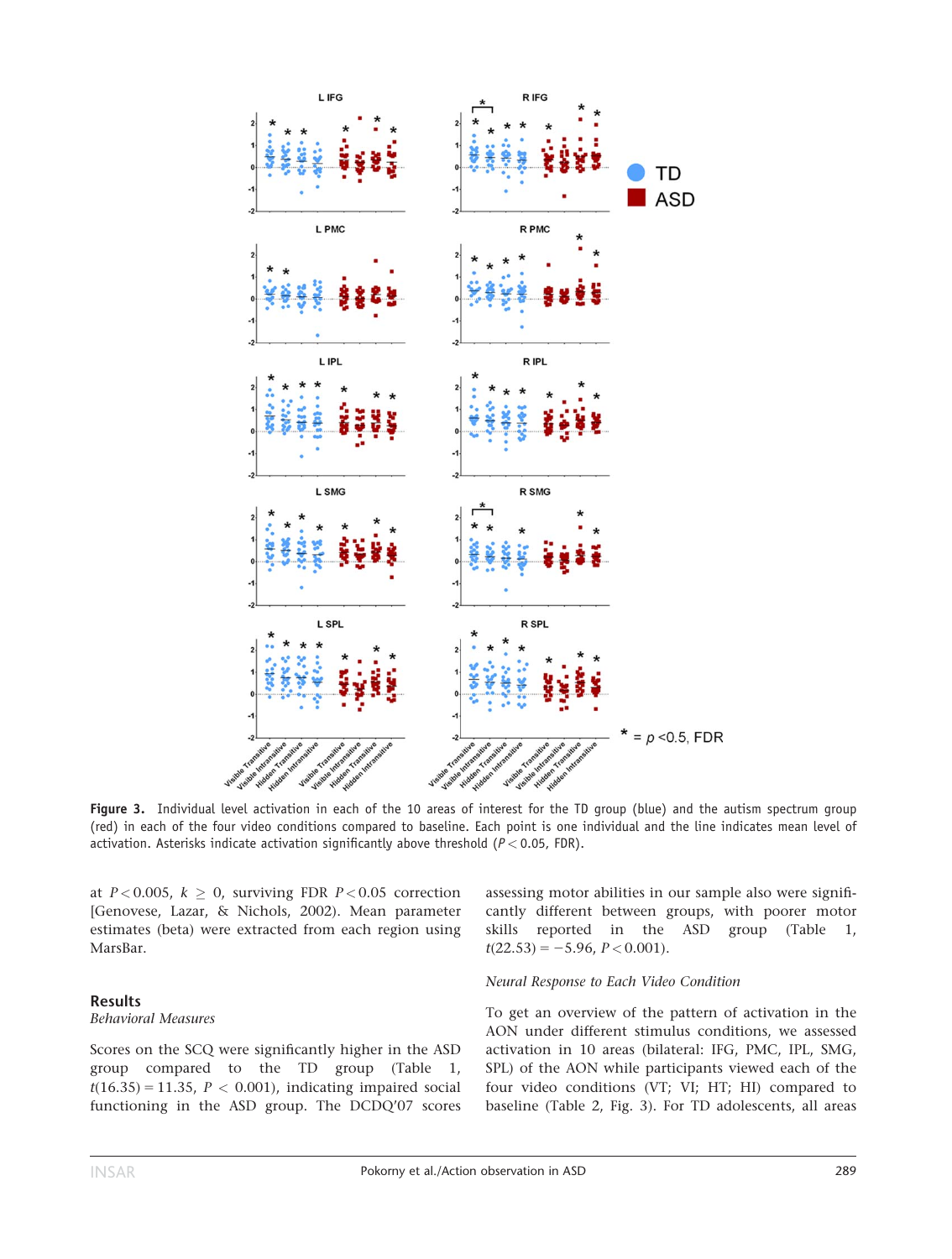|            |                               | L IFG                           | R IFG    | L PMC         | R PMC        | L IPL          | R IPL         | L SMG          | R SMG         | L SPL          | R SPL         |
|------------|-------------------------------|---------------------------------|----------|---------------|--------------|----------------|---------------|----------------|---------------|----------------|---------------|
|            |                               | Visible transitive > Baseline   |          |               |              |                |               |                |               |                |               |
| <b>TD</b>  | P                             | < 0.001                         | < 0.001  | < 0.001       | < 0.001      | < 0.001        | < 0.001       | < 0.001        | 0.002         | < 0.001        | < 0.001       |
|            | <b>FDR</b>                    | < 0.001                         | < 0.001  | 0.001         | < 0.001      | < 0.001        | < 0.001       | < 0.001        | 0.003         | < 0.001        | < 0.001       |
|            | $\mathcal T$                  | 6.07                            | 7.15     | 4.47          | 7.45         | 6.38           | 6.75          | 7.45           | 3.37          | 7.48           | 5.74          |
|            | Z                             | 4.37                            | 4.80     | 3.59          | 4.90         | 4.50           | 4.64          | 4.90           | 2.91          | 4.91           | 4.23          |
|            | peak                          | $-50,8,28$                      | 44,12,26 | $-42, 12, 46$ | 46,6,40      | $-42, -36, 44$ | $34, -48, 46$ | $-64, -24, 38$ | $54, -24, 38$ | $-30, -52, 54$ | $24, -62, 56$ |
| <b>ASD</b> | P                             | < 0.001                         | < 0.001  |               |              | < 0.001        | < 0.001       | < 0.001        |               | < 0.001        | < 0.001       |
|            | <b>FDR</b>                    | 0.002                           | 0.005    |               |              | 0.003          | 0.002         | 0.002          |               | 0.002          | 0.004         |
|            | Τ                             | 6.42                            | 4.37     |               |              | 4.92           | 5.72          | 6.88           |               | 5.42           | 4.53          |
|            | Z                             | 4.45                            | 3.49     |               |              | 3.78           | 4.16          | 4.63           |               | 4.02           | 3.58          |
|            | peak                          | $-50,8,24$                      | 50,12,24 |               |              | $-38, -36, 50$ | $40, -40, 54$ | $-56, -24, 36$ |               | $-32, -50, 52$ | $32, -54, 58$ |
|            |                               | Visible intransitive > Baseline |          |               |              |                |               |                |               |                |               |
| <b>TD</b>  | P                             | < 0.001                         | < 0.001  | < 0.001       | < 0.001      | < 0.001        | < 0.001       | < 0.001        | < 0.001       | < 0.001        | < 0.001       |
|            | <b>FDR</b>                    | < 0.001                         | 0.001    | 0.001         | < 0.001      | < 0.001        | < 0.001       | < 0.001        | 0.003         | < 0.001        | 0.001         |
|            | $\tau$                        | 6.45                            | 6.14     | 4.64          | 7.39         | 6.30           | 6.50          | 9.58           | 3.62          | 6.47           | 5.01          |
|            | Ζ                             | 4.52                            | 4.40     | 3.68          | 4.88         | 4.47           | 4.55          | 5.55           | 3.07          | 4.54           | 3.87          |
|            | peak                          | $-48, 6, 26$                    | 50,14,24 | $-46,2,48$    | 44,6,40      | $-38, -42, 48$ | $36, -44, 46$ | $-64, -24, 38$ | $56, -28, 46$ | $-24, -60, 56$ | $32, -60, 60$ |
| <b>ASD</b> | P                             |                                 |          |               |              |                | 0.001         | 0.001          |               | 0.001          |               |
|            | <b>FDR</b>                    |                                 |          |               |              |                | 0.052         | 0.052          |               | 0.052          |               |
|            | $\cal T$                      |                                 |          |               |              |                | 4.13          | 4.59           |               | 3.64           |               |
|            | $\ensuremath{\mathnormal{Z}}$ |                                 |          |               |              |                | 3.36          | 3.61           |               | 3.06           |               |
|            | peak                          |                                 |          |               |              |                | $38, -42, 52$ | $-60, -24, 34$ |               | $-32, -54, 62$ |               |
|            |                               | Hidden transitive > Baseline    |          |               |              |                |               |                |               |                |               |
| <b>TD</b>  | P                             | < 0.001                         | < 0.001  |               | < 0.001      | < 0.001        | < 0.001       | < 0.001        |               | < 0.001        | < 0.001       |
|            | <b>FDR</b>                    | 0.007                           | 0.005    |               | 0.003        | 0.005          | 0.003         | 0.004          |               | 0.003          | 0.003         |
|            | $\cal T$                      | 3.97                            | 4.25     |               | 5.74         | 4.54           | 5.86          | 4.80           |               | 6.54           | 6.35          |
|            | Ζ                             | 3.29,                           | 3.46     |               | 4.22         | 3.62           | 4.28          | 3.77           |               | 4.56           | 4.48          |
|            | peak                          | $-50,8,28$                      | 52,20,24 |               | 46,6,38      | $-38, -44, 44$ | $38, -46, 50$ | $-64, -26, 38$ |               | $-32, -54, 52$ | $32, -60, 60$ |
| <b>ASD</b> | P                             | < 0.001                         | < 0.001  |               | 0.002        | < 0.001        | < 0.001       | < 0.001        | 0.002         | < 0.001        | < 0.001       |
|            | <b>FDR</b>                    | 0.001                           | 0.002,   |               | 0.005,       | 0.001          | 0.001         | 0.001          | 0.005         | 0.001          | 0.001         |
|            | $\tau$                        | 5.12                            | 4.62     |               | 3.42         | 6.01           | 7.31          | 6.59           | 3.40          | 7.28           | 5.87          |
|            | Z                             | 3.88                            | 3.63     |               | 2.92         | 4.29           | 4.78          | 4.52           | 2.90          | 4.77           | 4.23          |
|            | peak                          | $-50,6,24$                      | 50,12,26 |               | $48, -2, 44$ | $-44, -36, 42$ | $42, -42, 52$ | $-58, -28, 38$ | $52, -24, 38$ | $-30, -52, 52$ | $30, -52, 54$ |
|            |                               | Hidden intransitive > Baseline  |          |               |              |                |               |                |               |                |               |
| <b>TD</b>  | P                             |                                 | < 0.001  |               | 0.001        | < 0.001        | 0.001         | < 0.001        | 0.002         | < 0.001        | < 0.001       |
|            | <b>FDR</b>                    |                                 | 0.019    |               | 0.019        | 0.015          | 0.019         | 0.019          | 0.019         | 0.015          | 0.019         |
|            | $\mathcal T$                  |                                 | 4.97     |               | 3.55         | 5.68           | 3.72          | 4.29           | 3.34          | 5.60           | 4.72          |
|            | Z                             |                                 | 3.85     |               | 3.03         | 4.20           | 3.14          | 3.48           | 2.89          | 4.16           | 3.72          |
|            | peak                          |                                 | 54,16,26 |               | 44,4,40      | $-40, -44, 44$ | $40, -40, 44$ | $-56, -28, 38$ | $54, -28, 36$ | $-32, -60, 60$ | $32, -52, 50$ |
| <b>ASD</b> | $\overline{P}$                | 0.001                           | < 0.001  |               | 0.002        | < 0.001        | < 0.001       | 0.001          | 0.002         | < 0.001        | < 0.001       |
|            | <b>FDR</b>                    | 0.007                           | 0.001    |               | 0.01         | 0.003          | 0.001         | 0.005          | 0.009         | 0.001          | 0.001         |
|            | $\tau$                        | 3.68                            | 5.56     |               | 3.40         | 4.37           | 7.28          | 3.93           | 3.42          | 5.09           | 5.77          |
|            | Ζ                             | 3.09                            | 4.09     |               | 2.90         | 3.50           | 4.77          | 3.24           | 2.92          | 3.87           | 4.18          |
| peak       |                               |                                 |          |               |              |                |               |                |               |                |               |

Table 2. Results of Video Condition Type: (1) Visible Transitive, (2) Visible Intransitive, (3) Hidden Transitive, and (4) Hidden Intransitive

Results are shown for each of the 10 regions of the action observation network, threshold P <0.005, k $\geq$ 0, FDR <0.05. Only areas of significance are reported, and the following information provided: P-value, FDR value, T-value, Z-score, and coordinate of peak activation in MNI coordinates.

were robustly engaged in both visible conditions, transitive (VT) and intransitive (VI). In the ASD group, there was also significant activation in all areas of the AON, except for bilateral PMC and the right SMG in the VT condition. When no object was present (VI), no areas of the AON in the ASD group survived correction, although right IPL, left SMG and left SPL neared significance  $(P = 0.052)$ . Between group comparisons (tdVT>asdVT; asdVT>tdVT; tdVI>asdVI; asdVI>tdVI) however, revealed no significant differences between the two groups in any of the 10 regions.

In the hidden conditions, in which a screen occluded the final part of the action, the TD group still demonstrated significant activation although most of the AON, with the exception of the left PMC and right SMG, when the object was present as the goal of the action (HT). When the object was not present (HI), the TD group had significant activation in all areas except for the left IFG and PMC. For the ASD group, the pattern of activation did not differentiate between the two video conditions (HT and HI), with significant activation in all areas of the AON except for the left PMC. As was found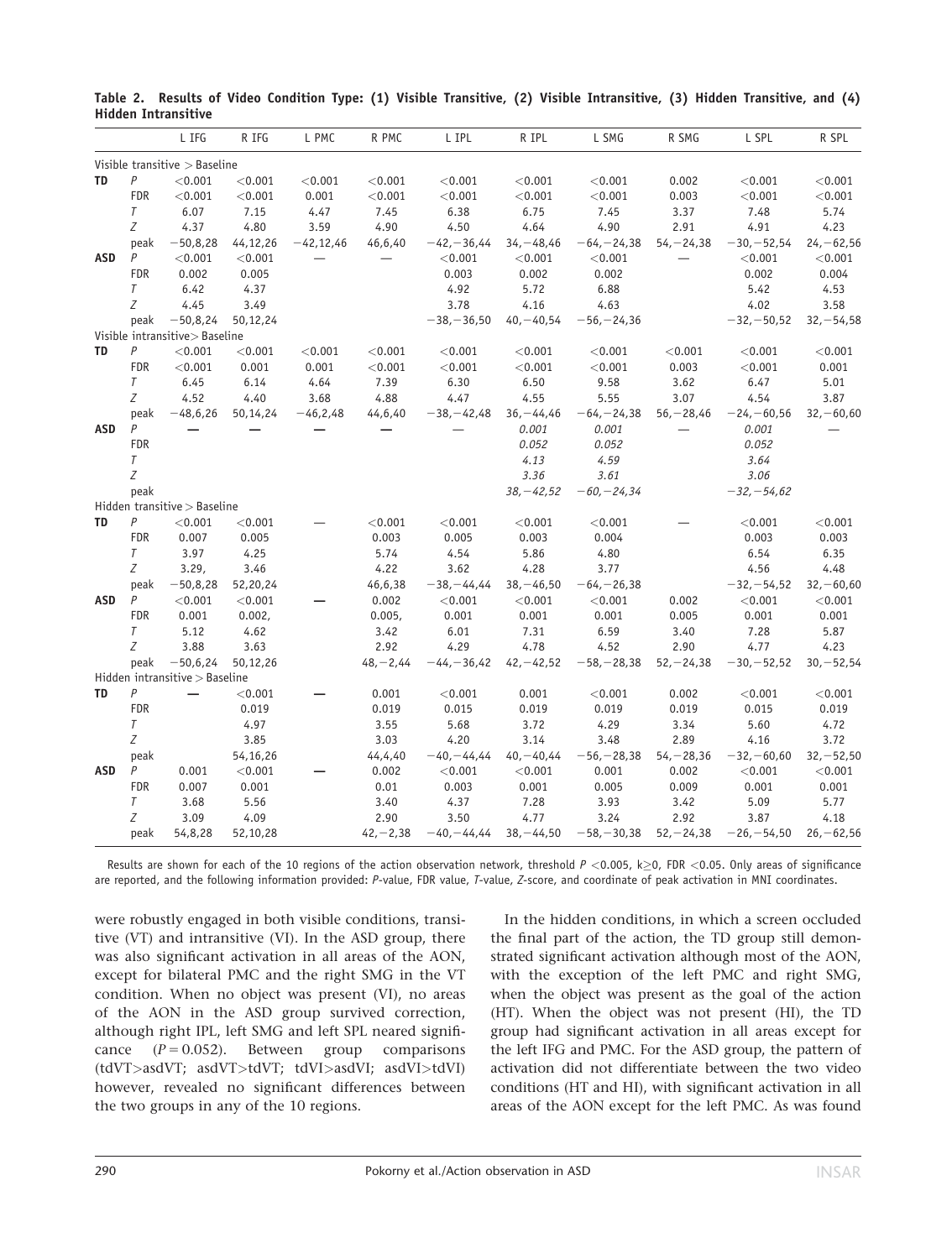Table 3. Effect of Object Presence in the Visible Condition (Visible Transitive > Visible Intransitive)

| Visible transitive > Visible<br>intransitive $(VT > VI)$ |                         | L IFG           | R IFG                                        | L PMC | R PMC | L IPL | R IPL | L SMG | R SMG                                            | L SPL | R SPL |
|----------------------------------------------------------|-------------------------|-----------------|----------------------------------------------|-------|-------|-------|-------|-------|--------------------------------------------------|-------|-------|
| TD                                                       | P<br><b>FDR</b><br>peak | $\qquad \qquad$ | < 0.001<br>0.044<br>4.16<br>3.41<br>50,12,28 |       |       |       |       |       | < 0.001<br>0.02<br>5.87<br>4.28<br>$44, -26, 42$ |       |       |
| ASD                                                      | P<br><b>FWE</b><br>peak |                 |                                              |       |       |       |       |       |                                                  |       |       |

Results are shown for each of the 10 regions of the action observation network, threshold  $P <$  0.005,  $k \geq$  0, FDR  $<$  0.05. Only areas of significance are reported, and the following information provided: P-value, FDR value, T-value, Z-score, and coordinate of peak activation in MNI coordinates.

in the visible conditions, there were no between group differences  $(TD > ASD$  or  $ASD > TD$ ) in either the transitive or intransitive hidden conditions.

#### Effect of Object Presence

To examine whether components of the AON were modulated by the presence or absence of an object, we compared (a) transitive versus intransitive regardless of visibility  $((VT+HT)>(VI+HI))$ , (b) transitive versus intransitive specifically in the visible condition (VT>VI), and (c) transitive versus intransitive actions in the hidden condition (HT>HI). No areas of interest showed significant activation above threshold in either participant group when comparing transitive to intransitive conditions. Between groups comparisons  $(TD > ASD: [(tdVT + tdHT)-(tdVI + tdHI)] > [(asdVT + asdHT) (asdV1+asdHI);$  ASD>TD:  $[(asdV1+asdHT)-(asdV1$  $asdHI$ ] > [(tdVT+tdHT)-(tdVI+tdHI)]) also revealed no significant differences. The reverse, intransitive greater than transitive, was similar, with no regions showing significant activation in either group and no between group differences. Focusing on the visible condition (VT>VI), the TD group showed significant activation (Table 3) in the right IFG  $(t(1,17) = 4.16, P = 0.004$  FDR) and SMG  $(t(1,17) = 5.87, P = 0.02$  FDR). Again, there was no difference between groups (TD>ASD: [tdVT-tdVI]>[asdVTasdVI]; ASD>TD: [asdVT-asdVI]>[tdVT-tdVI]). To assess whether occluding the final grasping action modulated the AON when an object was present, we examined object-presence in the hidden condition (HT>HI). Neither the within nor between group (TD>ASD: [tdHTtdHI]>[asdHT-asdHI]; ASD>TD: [asdHT-asdHI]>[tdHTtdHI]) analyses revealed any significant interactions.

#### Effects of Social Functioning, Motor Coordination, and Age on Brain Activity

As there were no differences between the TD and ASD groups in any of the experimental conditions of interest, we did not assess whether there was a relationship between neural activity and social or motor functioning in the ASD group. Given that there was a significant between group difference of scores on the SCQ and the DCDQ'07, yet no significant difference in neural activation, this suggests that social and motor functioning were not related to neural activation. We did assess whether there were any developmental effects in either the TD or ASD groups by examining the relationship of age, measured in months, and neural activation in our areas of interest and found no relationship in any condition.

# **Discussion**

#### Overall Engagement of the AON While Viewing Hand Reaching Actions

In the current study, we examined the role of the AON in individuals with autism and in typically developing individuals when observing matched transitive and intransitive actions to assess the effect of object presence. In TD adolescents, all frontal and parietal areas examined were significantly more active when observing fully visible object-directed and nonobject directed hand actions (VT, VI) as compared to baseline. This confirms the role of these areas during action observation previously reported both in adults [Caspers et al., 2010] and recently in an adolescent sample [Shaw et al., 2012]. In the ASD group, activation in several regions did not significantly pass threshold. Most notably no AON regions survived correction in the VI condition, nor did the left PMC across all video conditions. That said, there were no significant differences between the TD group and the ASD group in any of the 10 regions in any of the video conditions.

When the end of the action was hidden, regardless of whether an object was present or not, the TD group also did not show significant activation in the left PMC. Thus, it may be that the left PMC aspect of the AON is sensitive to whether there is input from a visual stimulus. A meta-analysis examining areas involved in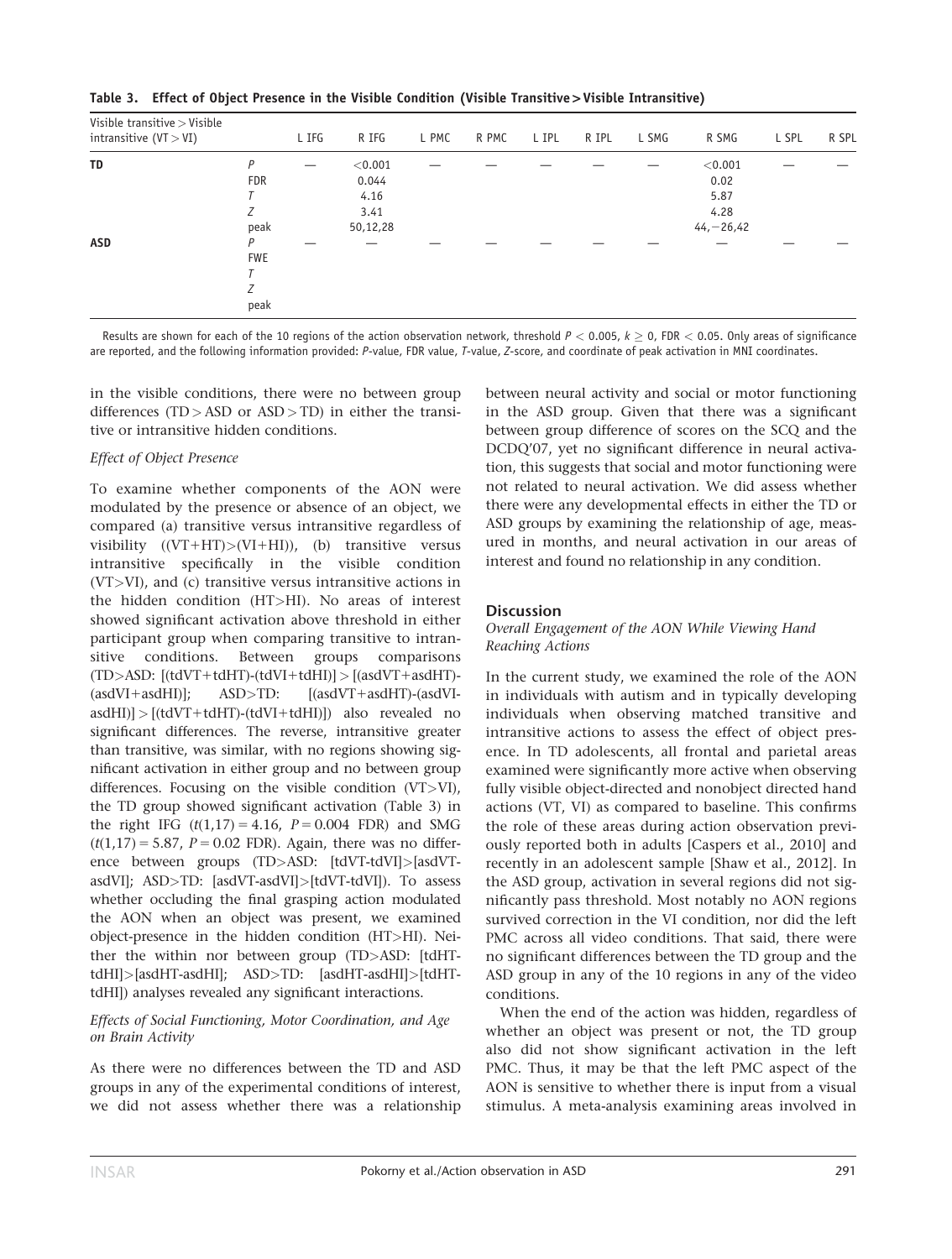action observation and imitation noted that of the frontal areas, the ventral PMC is more commonly reported in action observation tasks and the IFG is more commonly reported during imitation tasks [Caspers et al., 2010]. However, the TD group in the current study showed significant activation of bilateral IFG to all of our visual stimuli, except for the left IFG in the HI condition, even though this was a passive viewing paradigm and imitation was not required. The PMC has been shown to respond to actions in a somatotopic manner, such that observing hand, foot and mouth actions engage different areas along the PMC [Buccino et al., 2001]. These areas were similar, however, whether an object was used or the action was pantomimed. Our PMC area of interest was selected based on a meta-analysis of hand reaching action observation, similar to the stimuli in the current study. Therefore, we expected the PMC to be significantly active in all of our video conditions for the TD group. However, activation did not pass threshold when the end of the action was occluded. In individuals with ASD, activation of the left PMC never reached above threshold, regardless of whether or not the action was object-directed. In general, the PMC may not be as robustly engaged as other components of the AON when observing the actions of others [e.g., Dinstein et al., 2010].

# Areas that Code for Object Presence During Object-Directed Actions in Typical Development

One goal of the present study was to identify whether any areas of the AON were modulated by object presence. We did not expect to find differences in any of our areas of interest based on object presence in our TD adolescent group based on findings from a similar study performed with adults [Turella et al., 2012] and the fact that the AON in adolescents is similar to that in adults [Shaw et al., 2012]. In the current study, we examined the effect of object presence in three different ways, one of which was similar to Turella et al. [2012], focusing on the comparison between object and no object when the final action of the reach was not visible. They concluded that activity in the AON is not modulated by object presence, as results revealed modulation only in the somatosensory cortex, which is not typically included as part of the AON. Our results corroborate their findings, as we also did not find a significant difference in any AON region for this specific contrast. However, we argue that being able see the action being performed is important given that we found an effect of object presence in the right IFG and SMG when the action was fully visible.

Several studies have reported the engagement of the IFG when observing hand reaching and grasping actions [e.g., Grafton et al., 1996; Rizzolatti, Fadiga, Matelli, 1996]. Hamilton and Grafton [2007] propose that frontal areas of the AON encode kinesthetic information about actions, such as grasping. Others propose that frontal areas encode the "goal" of the action, meaning the overall intention of the action, not the specific object [e.g., Iacoboni, 2009]. Our findings here are more in line with the former proposal, given that we only found a significant difference in the IFG when participants could see the entire action of reaching and grasping the object.

Some have suggested that areas within the parietal lobe may differentiate among action types, with the SMG responding to nonobject directed actions and the IPL involved in object-directed actions [Bonda, Petrides, Ostry, & Evans, 1996; Buccino et al., 2001]. From neuroimaging work, the intraparietal sulcus (IPS) in the IPL is commonly activated during the observation of reaching to grasp actions and encodes movements of the body in relation to object-goals [Hamilton & Grafton, 2006, 2007; Tunik, Rice, Hamilton, & Grafton, 2007]. Furthermore, Buccino et al. [2001] reported activity in the IPL only when observing object-directed hand actions, not pantomimed actions. However, results from a direct comparison of object and nonobject directed actions were not reported in that study. Studies that have varied the meaning of hand actions within an experiment have also demonstrated variability within the parietal lobe when the meaning of the action varied. For instance, Newman-Norlund et al. [2010] presented object-directed actions, some of which were meaningful, such as a hand pressing a stapler, or meaningless, that is, a foot pressing a stapler. While the IPL responded in both of these cases, as these were object-directed actions, the SMG differentiated the meaning of the action. In all areas examined (IPL, SMG, IFG), however, it appeared there was greater activation to object-directed actions compared to their pantomimed counterpoint. Our findings are somewhat consistent with this latter point, in that we also found greater activation when the object was present than when it was absent in the right SMG. However, from this line of reasoning we may have also expected a significant difference in IPL activation when comparing object versus nonobject actions, when in fact we found no difference.

# AON in ASD

The second goal of this study was to compare the AON of individuals with ASD with TD individuals. We had hypothesized that individuals with ASD may encode actions performed with objects differently than those performed without and that this would be reflected in the AON. This was based on findings indicating poorer imitative abilities, particularly for intransitive actions, in individuals with ASD [e.g., Rogers et al., 1996; Smith & Bryson, 2007; Stone et al., 1997]. While some of the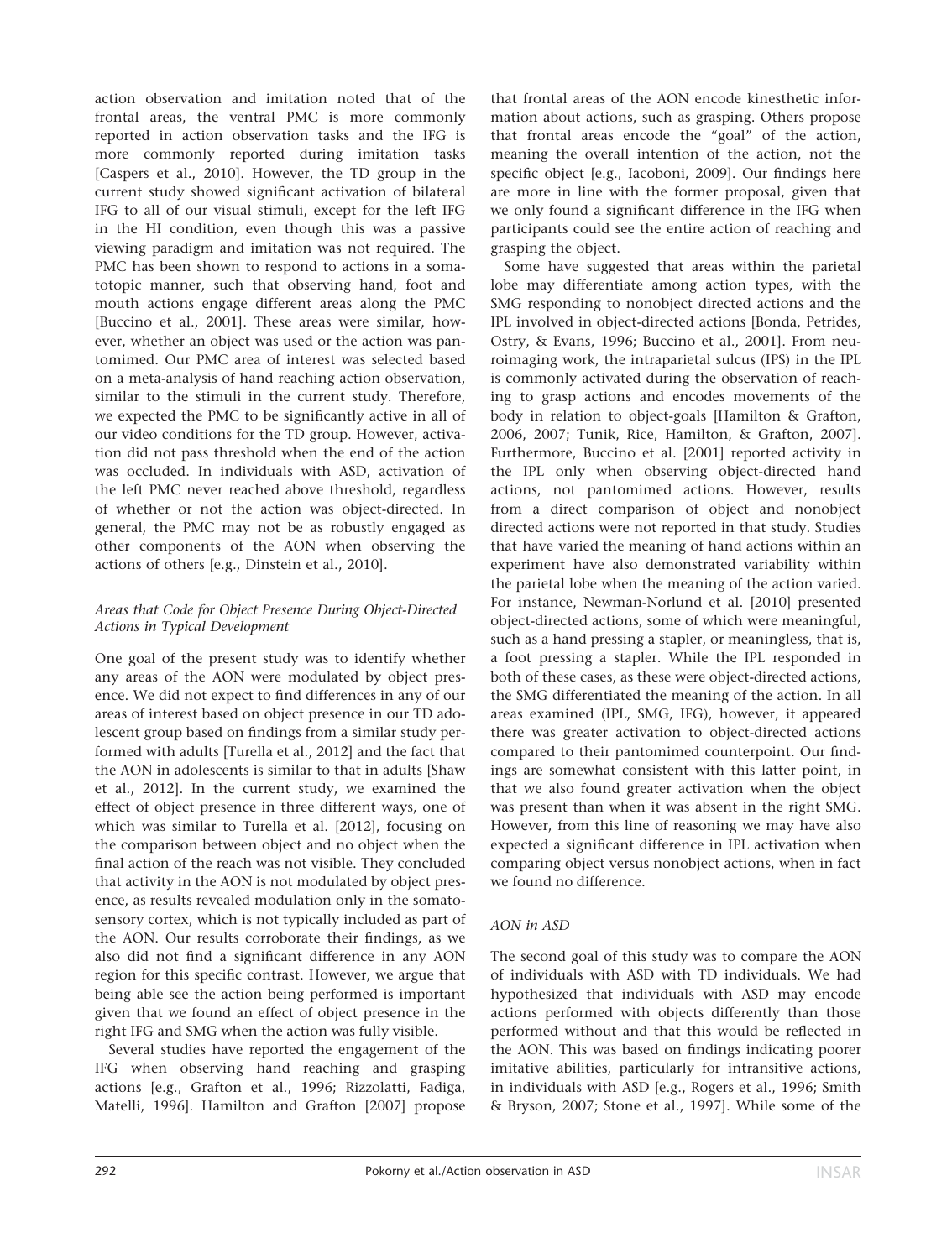observed difference in performance could be due to a deficit in motor abilities [Ghaziuddin & Butler, 1998; Green et al., 2002], it could also be due to a difference in encoding of the action to be imitated, with actions involving objects encoded differently than actions without objects.

In the current study, the ASD group did not demonstrate activation above threshold throughout most of the AON during the VI condition, nor did they exhibit significant activation of the PMC in any condition. Also, in the specific contrasts assessing differences between transitive and intransitive actions, we did not find any areas in the AON that were modulated by object presence in the ASD group. Furthermore, while the ASD group did have lower motor performance than the TD group, there were no significant group differences in neural activity of any regions of the AON between the ASD and TD groups in any of our comparisons. This indicates that there are not global differences or deficits of the AON in individuals with autism. Several studies examining the mirror neuron system in individuals ASD, which has significant overlap with the AON, had initially reported MN dysfunction [Iacoboni & Dapretto, 2006; Oberman & Ramachandran, 2007; Rizzolatti & Fabbri-Destro, 2010]. However, our study adds to the mounting evidence of no between group differences [Bastiaansen et al., 2011; Dinstein et al., 2010; Enticott et al, 2013; Fan, Decety, Yang, Liu, & Cheng, 2010; Marsh & Hamilton, 2011; Raymaekers, Wiersema, & Roeyers, 2009].

# Similarity of the AON in Adolescents and Adults

In the current study, we did not find any association between age of participants and the level of neural activity in any of our areas of interest under any viewing condition. We did see that the TD group showed significant activation of all areas in the VT and intransitive conditions, the conditions most likely to recruit the AON, reflecting that our sample had activation similar to what has been reported in the adult literature [Caspers, et al., 2010]. A recent study conducted an ALE meta-analysis of 44 action observation experiments that passively presented various hand actions, to identify all regions that respond to hand actions [Shaw et al., 2012]. This was then used to assess developmental trajectories of action observation of angry and neutral hand actions longitudinally in an adolescent sample. That study reported age-related decreases in the right PMC and IFG, and a quadratic relationship in the left SMG/AG. Our areas of interest were selected based on these previous findings and, accordingly we used the same coordinates in our current study. However, we did not see this same relationship. It is possible this discrepancy is due to the slightly younger group used in the Shaw et al. study, the oldest being 14 years of age compared to 17 years in this study, although the frontal and parietal lobes are continuing to undergo structural developmental changes throughout adolescence [Lenroot & Giedd, 2006]. We also examined age effects cross-sectionally while Shaw et al. [2012] employed a longitudinal approach. It seems likely that we may not have had the power to detect potential developmental changes in our sample compared to a longitudinal approach.

#### Summary

This study examined the capacity of the AON, in both typical development and in individuals with ASD, to differentiate between actions that included an object as a goal of the action or actions that did not have an object present. Findings from our TD adolescents support previous work indicating the engagement of this network when observing object and nonobject directed actions that are fully visible [Caspers, et al., 2010; Shaw et al., 2012]. We did see that certain components of the network, namely the right IFG and SMG, were modulated by object presence. This difference was not found in the ASD group. Furthermore, there were no significant differences between our two groups in any condition, indicating that there is no global deficit of the AON in individuals with ASD compared to TD individuals. Adolescents with ASD were consistently lacking activation of the bilateral PMC in any condition. Given that this area was also not active in the TD group when no object was present and the action was hidden, we speculate that the PMC is in general less engaged during action observation than other components of the AON and may depend on a visual input.

# Acknowledgments

This work was supported by a Pilot Grant from the UC Davis MIND Institute. We are grateful to the research participants and their families, and to Jonathan Colet for assistance with participant recruitment and data collection. Grant sponsor: UC Davis MIND Institute Pilot Grant.

#### References

- Agnew, Z.K., Wise, R.J., & Leech, R. (2012). Dissociating object directed and non-object directed action in the human mirror system; implications for theories of motor simulation. PloS One, 7(4), e32517.
- American Psychiatric Association. (2013). Diagnostic and statistical manual of mental disorders (5th ed.) Arlington, VA: American Psychiatric Publishing.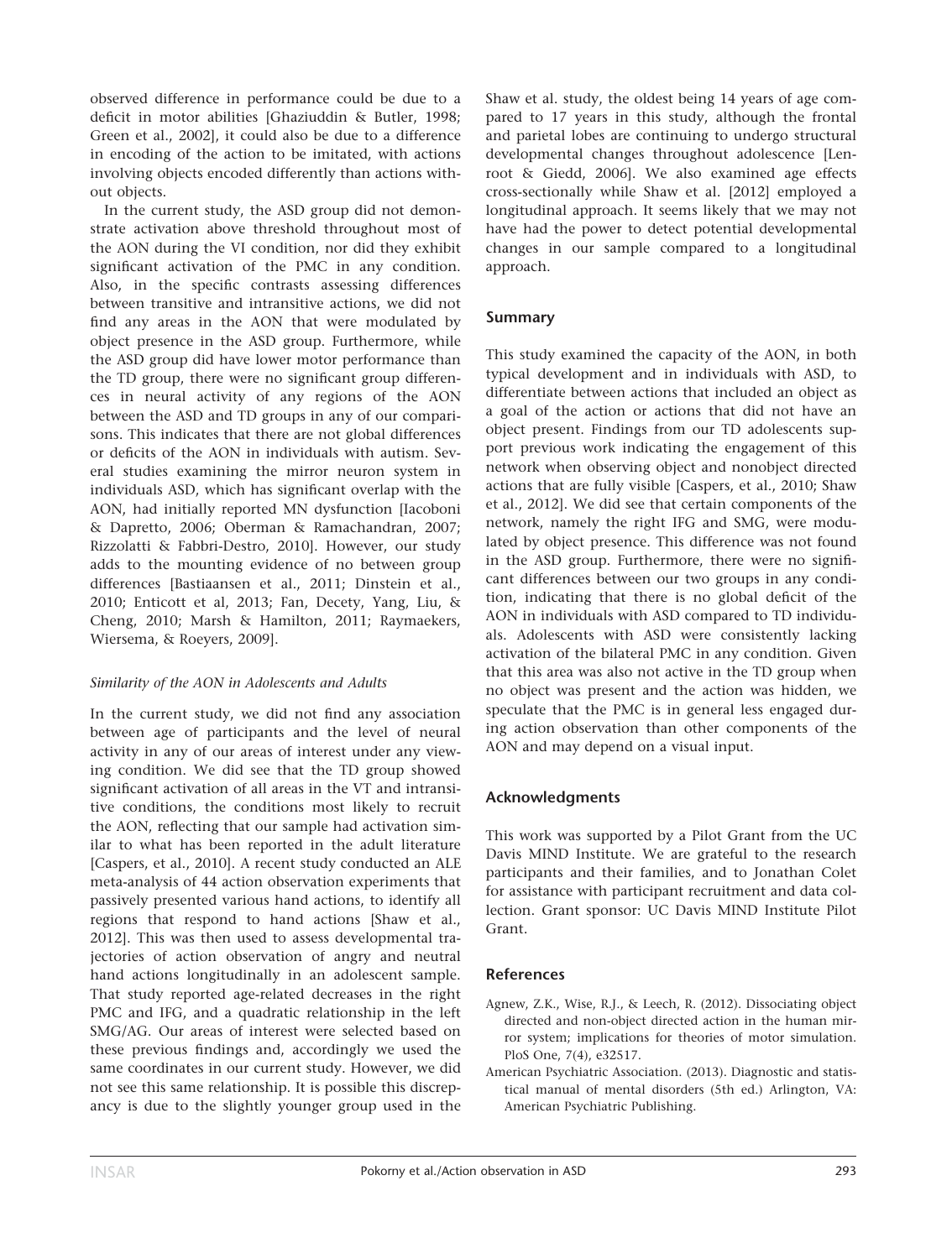- Bastiaansen, J.A., Thioux, M., Nanetti, L., van der Gaag, C., Ketelaars, C., Minderaa, R., et al. (2011). Age-Related increase in inferior frontal gyrus activity and social functioning in autism spectrum disorder. Biological Psychiatry, 69(9), 832–838.
- Bonda, E., Petrides, M., Ostry, D., & Evans, A. (1996). Specific involvement of human parietal systems and the amygdala in the perception of biological motion. The Journal of Neuroscience, 16(11), 3737–3744.
- Bonini, L., Rozzi, S., Serventi, F.U., Simone, L., Ferrari, P.F., & Fogassi, L. (2010). Ventral premotor and inferior parietal cortices make distinct contribution to action organization and intention understanding. Cerebral Cortex, 20(6), 1372– 1385.
- Brett, M., Anton, J., Valabregue, R., & Poline, J. (2002). Region of interest analysis using an SPM toolbox [abstract]. Presented at the 8th International Conference on Functional Mapping of the Human Brain, June 2–6, 2002, Sendai, Japan. NeuroImage, 16(2), Abstract 497.
- Buccino, G., Binkofski, F., Fink, G.R., Fadiga, L., Fogassi, L., Gallese, V., et. al. (2001). Action observation activates premotor and parietal areas in a somatotopic manner: An fMRI study. The European Journal of Neuroscience, 13(2), 400– 404.
- Buccino, G., Vogt, S., Ritzl, A., Fink, G.R., Zilles, K., Freund, H.-J., et. al. (2004). Neural circuits underlying imitation learning of hand actions: An event-related fMRI study. Neuron, 42(2), 323–334.
- Caspers, S., Zilles, K., Laird, A.R., & Eickhoff, S.B. (2010). ALE meta-analysis of action observation and imitation in the human brain. NeuroImage, 50(3), 1148–1167.
- Cochin, S., Barthelemy, C., Roux, S., & Martineau, J. (1999). Observation and execution of movement: Similarities demonstrated by quantified electroencephalography. The European Journal of Neuroscience, 11(5), 1839–1842.
- Colombi, C., Vivanti, G., & Rogers, S. (2011). The neuropsychology of imitation deficit in autism. In D. Fein (Ed.), The neuropsychology of autism (pp. 243–266). New York, NY: Oxford University Press.
- Corina, D., Chiu, Y.S., Knapp, H., Greenwald, R., San Jose-Robertson, L., & Braun, A. (2007). Neural correlates of human action observation in hearing and deaf subjects. Brain Research, 1152, 111–129.
- Dapretto, M., Davies, M.S., Pfeifer, J.H., Scott, A.A., Sigman, M., Bookheimer, S.Y., et. al. (2006). Understanding emotions in others: Mirror neuron dysfunction in children with autism spectrum disorders. Nature Neuroscience, 9(1), 28–30.
- Decety, J., & Grèzes, J. (1999). Neural mechanisms subserving the perception of human actions. Trends in Cognitive Sciences, 3(5), 172–178.
- Decety, J., Grezes, J., Costes, N., Perani, D., Jeannerod, M., Procyk, E., et al. (1997). Brain activity during observation of actions. Influence of action content and subject's strategy. Brain, 120(10), 1763.
- di Pellegrino, G., Fadiga, L., Fogassi, L., Gallese, V., & Rizzolatti, G. (1992). Understanding motor events: A neurophysiological study. Experimental Brain Research, 91, 176–180.
- Dinstein, I., Thomas, C., Humphreys, K., Minshew, N., Behrmann, M., & Heeger, D.J. (2010). Normal movement selectivity in autism. Neuron, 66(3), 461–469.
- Edwards, L.A. (2014). A meta-analysis of imitation abilities in individuals with autism specturm disorders. Autism Research, 7(3), 363–380.
- Enticott, P.G., Kennedy, H., Rinehart, N.J., Bradshaw, J.L., Tonge, B.J., Daskalakis, Z.J., et al. (2013). Interpersonal motor resonance in autism spectrum disorder: Evidence against a global "mirror system" deficit. Frontiers in Human Neuroscience, 7, 1–8.
- Fadiga, L., Fogassi, L., Pavesi, G., & Rizzolatti, G. (1995). Motor facilitation during action observation: A magnetic stimulation study. Journal of Neurophysiology, 73(6), 2608–2611.
- Fan, Y.T., Decety, J., Yang, C.-Y., Liu, J.-L., & Cheng, Y. (2010). Unbroken mirror neurons in autism spectrum disorders. Journal of Child Psychology and Psychiatry, 51, 981–988.
- Filimon, F., Nelson, J.D., Hagler, D.J., & Sereno, M.I. (2007). Human cortical representations for reaching: Mirror neurons for execution, observation, and imagery. NeuroImage, 37(4), 1315–1328.
- Gallese, V., Fadiga, L., Fogassi, L., & Rizzolatti, G. (1996). Action recognition in the premotor cortex. Brain, 119(2), 593–609.
- Gallese, V., Fogassi, L., Fadiga, L., & Rizzolatti, G. (2001). Action representation and the inferior parietal lobule. In W. Prinz & B. Hommel (Ed.), Common mechanisms in perception and action: Attention and performance (pp. 334– 355). Oxford: Oxford University Press.
- Gallese, V., Gernsbacher, M.A., Heyes, C., Hickok, G., & Iacoboni, M. (2011). Mirror neuron forum. Perspectives on Psychological Science, 6(4), 369–407.
- Genovese, C.R., Lazar, N.A., & Nichols, T. (2002). Thresholding of statistical maps in functional neuroimaging using the false discovery rate. Neuroimage 15, 870–878.
- Ghaziuddin, M., & Butler, E. (1998). Clumsiness in autism and asperger syndrome: A further report. Journal of Intellectual Disability Research, 42(1), 43–48.
- Grafton, S.T., Arbib, M.A., Fadiga, L., & Rizzolatti, G. (1996). Localization of grasp representations in humans by positron emission tomography. 2. Observation compared with imagination. Experimental Brain Research. 112(1), 103–111.
- Green, D., Baird, G., Barnett, A.L., Henderson, L., Huber, J., & Henderson, S.E. (2002). The severity and nature of motor impairment in asperger's syndrome: A comparison with specific developmental disorder of motor function. Journal of Child Psychology and Psychiatry, and Allied Disciplines, 43(5), 655–668.
- Grèzes, J., Armony, J.L., Rowe, J., & Passingham, R.E. (2003). Activations related to "mirror" and "canonical" neurones in the human brain: An fMRI study. Neuroimage, 18(4), 928– 937.
- Grèzes, J., Costes, N., & Decety, J. (1999). The effects of learning and intention on the neural network involved in the perception of meaningless actions. Brain, 122 (Pt 10), 1875– 1887.
- Grèzes, J., Wicker, B., Berthoz, S., & de Gelder, B. (2009). A failure to grasp the affective meaning of actions in autism spectrum disorder subjects. Neuropsychologia, 47(8–9), 1816–1825.
- Hamilton, A.F.C., & Grafton, S.T. (2006). Goal representation in human anterior intraparietal sulcus. The Journal of Neuroscience, 26(4), 1133–1137.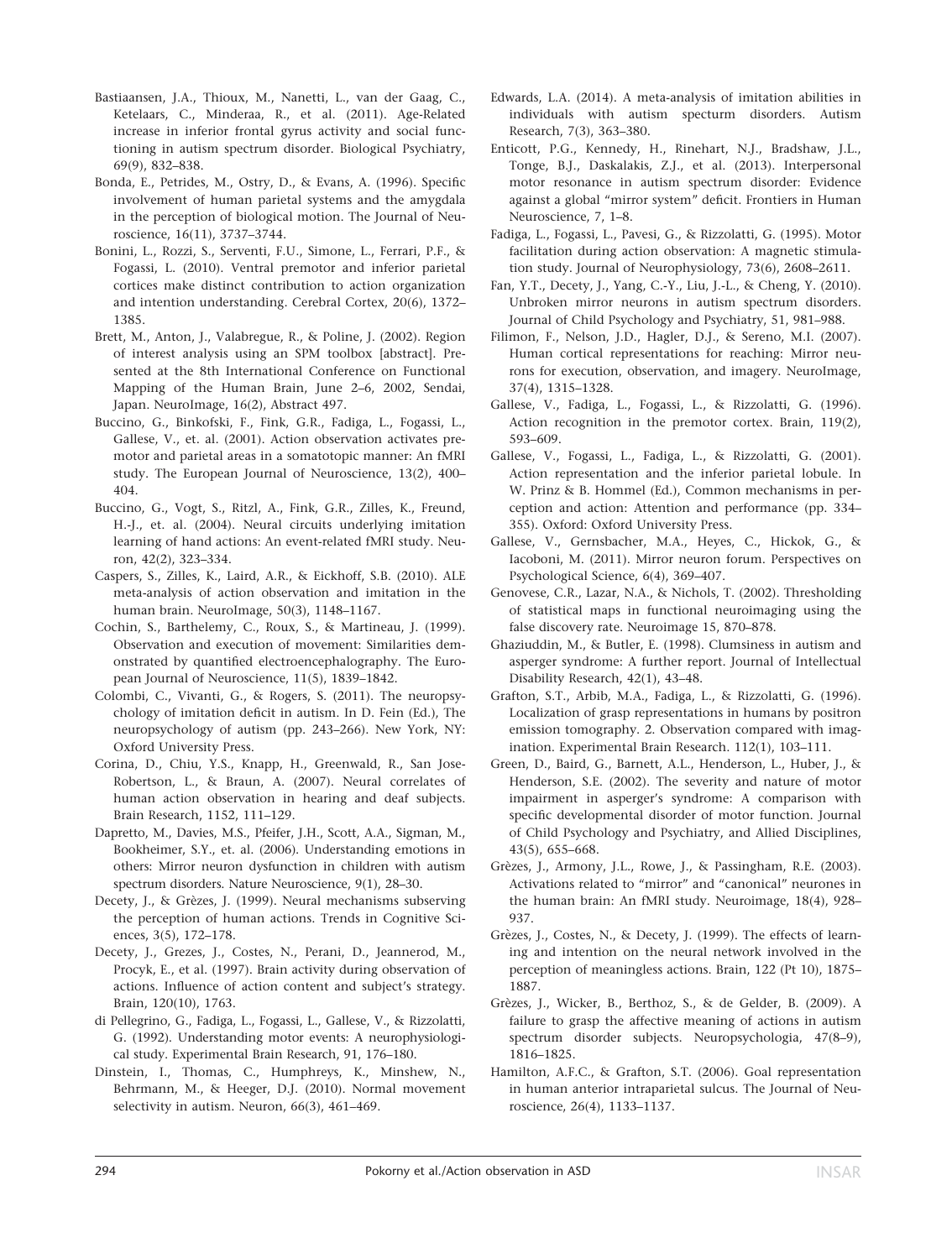- Hamilton, A.F.C., & Grafton, S.T. (2007). The motor hierarchy: From kinematics to goals and intentions. In P. Haggard, Y. Rossetti, & M. Kawato (Eds.), Sensorimotor foundations of higher cognition: Attention and performance (pp. 381– 408), Vol. 22. Oxford, UK: Oxford University Press.
- Hétu, S., Mercier, C., Eugène, F., Michon, P.E., & Jackson, P.L. (2011). Modulation of brain activity during action observation: Influence of perspective, transitivity and meaningfulness. PloS One, 6(9), e24728.
- Hickok, G. (2009). Eight problems for the mirror neuron theory of action understanding in monkeys and humans. Journal of Cognitive Neuroscience, 21(7), 1229–1243.
- Hobson, R.P., & Lee, A. (1999). Imitation and identification in autism. Journal of Child Psychology and Psychiatry, and Allied Disciplines, 40(4), 649–659.
- Iacoboni, M. (2009). Imitation, empathy, and mirror neurons. Annual Review of Psychology, 60, 653–670.
- Iacoboni, M., & Dapretto, M. (2006). The mirror neuron system and the consequences of its dysfunction. Nature Reviews. Neuroscience, 7(12), 942–951.
- Iacoboni, M., Woods, R.P., Brass, M., Bekkering, H., Mazziotta, J.C., & Rizzolatti, G. (1999). Cortical mechanisms of human imitation. Science, 286(5449), 2526–2528.
- Kilner, J.M., Neal, A., Weiskopf, N., Friston, K.J., & Frith, C.D. (2009). Evidence of mirror neurons in human inferior frontal gyrus. The Journal of Neuroscience, 29(32), 10153– 10159
- Koski, L., Wohlschläger, A., Bekkering, H., Woods, R.P., Dubeau, M.-C., Mazziotta, J.C., et. al. (2002). Modulation of motor and premotor activity during imitation of targetdirected actions. Cerebral Cortex, 12(8), 847–855.
- Kraskov, A., Dancause, N., Quallo, M.M., Shepherd, S., & Lemon, R.N. (2009). Corticospinal neurons in macaque ventral premotor cortex with mirror properties: A potential mechanism for action suppression? Neuron, 64(6), 922–930.
- Lenroot, R.K., & Giedd, J.N. (2006). Brain development in children and adolescents: Insights from anatomical magnetic resonance imaging. Neuroscience and Biobehavioral Reviews, 30(6), 718–729.
- Liew, S.L., Han, S., & Aziz-Zadeh, L. (2011). Familiarity modulates mirror neuron and mentalizing regions during intention understanding. Human Brain Mapping, 32(11), 1986– 1997.
- Lord, C., Risi, S., Lambrecht, L., Cook, E.H., Leventhal, B.L., DiLavore, P.C., et al. (2000). The autism diagnostic observation schedule—generic: A standard measure of social and communication deficits associated with the spectrum of autism. Journal of Autism and Developmental Disorders, 30(3), 205–223.
- Lui, F., Buccino, G., Duzzi, D., Benuzzi, F., Crisi, G., Baraldi, P., et al. (2008). Neural substrates for observing and imagining non-object-directed actions. Social Neuroscience, 3(3–4), 261–275.
- Maeda, F., Kleiner-Fisman, G., & Pascual-Leone, A. (2002). Motor facilitation while observing hand actions: Specificity of the effect and role of observer's orientation. Journal of Neurophysiology, 87(3), 1329–1335.
- Marsh, L.E., & Hamilton, A.F.C. (2011). Dissociation of mirroring and mentalising systems in autism. NeuroImage, 56(3), 1511–1519.
- Martineau, J., Andersson, F., Barthélémy, C., Cottier, J.-P., & Destrieux, C. (2010). Atypical activation of the mirror neuron system during perception of hand motion in autism. Brain Research, 1320, 168–175.
- Menz, M.M., McNamara, A., Klemen, J., & Binkofski, F. (2009). Dissociating networks of imitation. Human Brain Mapping, 30(10), 3339–3350.
- Molenberghs, P., Cunnington, R., & Mattingley, J.B. (2012). Brain regions with mirror properties: A meta-analysis of 125 human fMRI studies. Neuroscience and Biobehavioral Reviews, 36, 341–349.
- Montgomery, K.J., Isenberg, N., & Haxby, J.V. (2007). Communicative hand gestures and object-directed hand movements activated the mirror neuron system. Social Cognitive and Affective Neuroscience, 2(2), 114–122.
- Mukamel, R., Ekstrom, A.D., Kaplan, J., Iacoboni, M., & Fried, I. (2010). Single-neuron responses in humans during execution and observation of actions. Current Biology, 20(8), 750–756.
- Muthukumaraswamy, S.D., Johnson, B.W., & McNair, N.A. (2004). Mu rhythm modulation during observation of an objectdirected grasp. Cognitive Brain Research, 19(2), 195–201.
- Newman-Norlund, R., van Schie, H.T., van Hoek, M.E., Cuijpers, R.H., & Bekkering, H. (2010). The role of inferior frontal and parietal areas in differentiating meaningful and meaningless object-directed actions. Brain Research, 1315, 63–74.
- Oberman, L.M., & Ramachandran, V.S. (2007). The simulating social mind: The role of the mirror neuron system and simulation in the social and communicative deficits of autism spectrum disorders. Psychological Bulletin, 133(2), 310–327.
- Oosterhof, N.N., Wiggett, A.J., Diedrichsen, J., Tipper, S.P., & Downing, P.E. (2010). Surface-based information mapping reveals crossmodal vision-action representations in human parietal and occipitotemporal cortex. Journal of Neurophysiology, 104(2), 1077–1089.
- Pelphrey, K.A., Morris, J.P., & McCarthy, G. (2004). Grasping the intentions of others: The perceived intentionality of an action influences activity in the superior temporal sulcus during social perception. Journal of Cognitive Neuroscience, 16(10), 1706–1716.
- Raymaekers, R., Wiersema, J.R., & Roeyers, H. (2009). EEG study of the mirror neuron system in children with highfunctioning autism. Brain Research, 1304, 113–121.
- Rizzolatti, G., & Craighero, L. (2004). The mirror-neuron system. Annual Review of Neuroscience, 27, 169–192.
- Rizzolatti, G., & Fabbri-Destro, M. (2010). Mirror neurons: From discovery to autism. Experimental Brain Research, 200, 223–237.
- Rizzolatti, G., Fadiga, L., Gallese, V., & Fogassi, F. (1996). Premotor cortex and the recognition of motor actions. Cognitive Brain Research, 3(2), 131–141.
- Rizzolatti, G., Fadiga, L., Matelli, M., Bettinardi, V., Paulesu, E., Perani, D., et al. (1996). Localization of grasp representations in humans by PET: 1. Observation versus execution. Experimental Brain Research, 111, 246–252.
- Rizzolatti, G., & Fogassi, L. (2014). The mirror mechanism: Recent findings and perspectives. Philosophical Transactions of the Royal Society B, 369, 20130420.